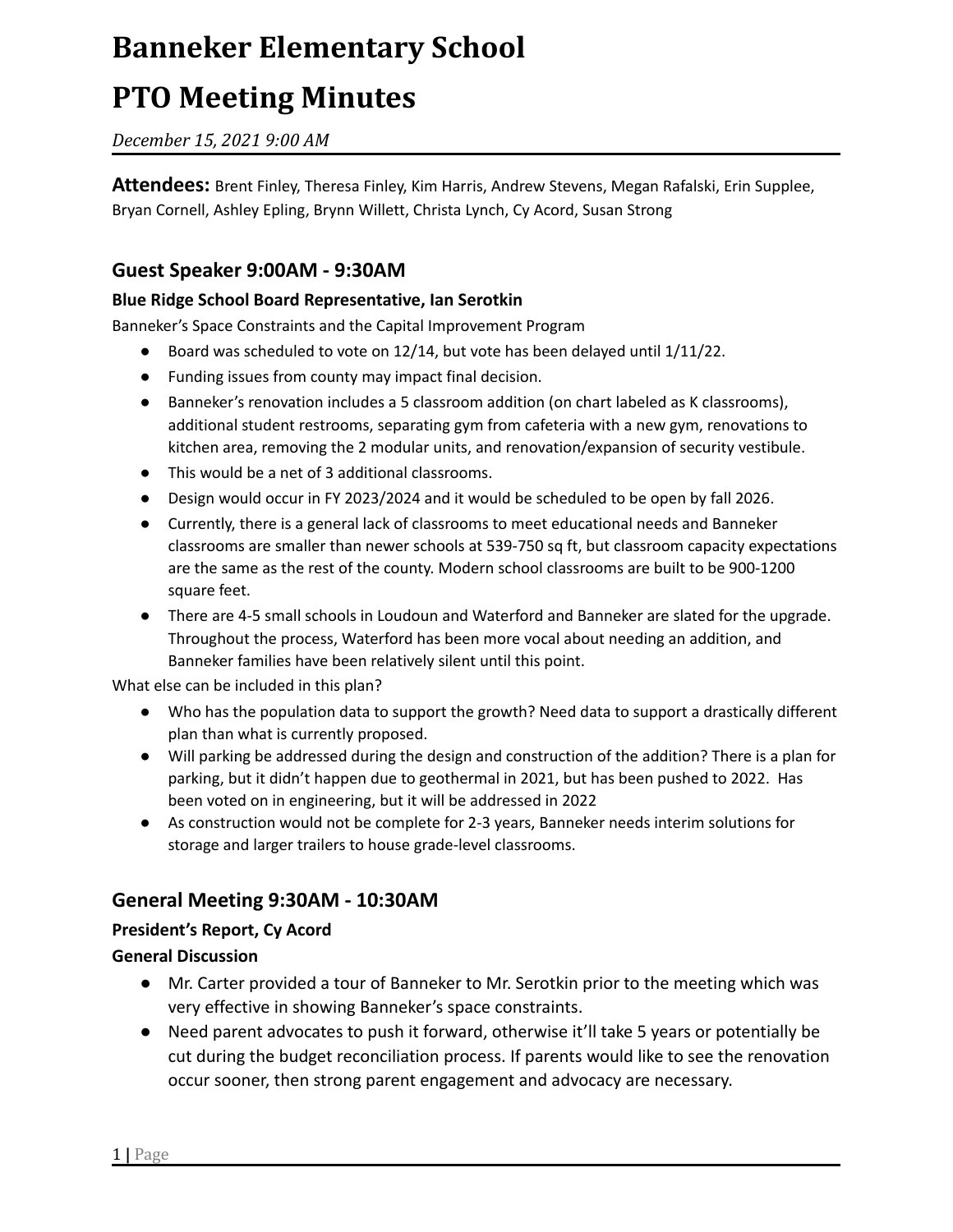# **Banneker Elementary School**

# **PTO Meeting Minutes**

*December 15, 2021 9:00 AM*

- Need interim trailers to house classes and storage solutions.
- Current shed is being re-rented from the contractor (LCPS will not fund a re-rent). When CMTA is released from their contract, then the storage trailer will be removed. As it stands now, the trailer will be removed in February 2022 with no plan or space for storing PE equipment, etc.
- Kimberly Harris asked if a Go Fund Me can be started for building a storage shed.
- Superintendent and assistant superintendent should be invited to Banneker to tour the school.
- Action Items: Susan to help organize a letter to help families to advocate for Banneker's renovation. Susan will reach out to Dr. Ziegler and Tony Buffington to schedule visits.

### **General Meeting**

- Coffee Cart (morning) and Giving Tree 12/17/21. Volunteers have been identified for both.
- Original Works to be delivered 12/16/21-12/17/21.
- Next Teacher Treat 1/12/22 2nd Grade, Winter Soups
- After School Activities
	- $\circ$  LCPS has made changes to how vendors and teachers can be paid for after school activities. Due to these changes, activities need to run through the school's account not the PTO's accounts.
	- $\circ$  Because of complications associated with accounting for after school activities, there will be no after school activities for the 2021-2022 school year.
	- o Would it be better to have CASA at Banneker vs at the Philomont Community Center? Casa comes with supplies and enrichment programs. Banneker is the only school that doesn't have a CASA program.
	- o Mr. Carter will look into options, including CASA.
- International Night
	- o Canceled due to COVID.
	- o Spanish Information night instead.
- Fundraising Update
	- $\circ$  Success this fall means that there will be no additional fundraising this school year.
- Assemblies
	- o Holiday sing a long today.
	- $\circ$  Need to identify a company that is doing a good job of assemblies during COVID.
	- o Loudoun county ballet, author visits, wildlife ambassadors, etc
	- o Mr. Carter and teachers can collaborate to identify assembly options.
- 2022-2023 PTO Volunteer Updates
	- o The PTO is looking for new volunteers for next school year to serve on the PTO Board.

#### **Treasurer's Report, Cy Acord**

● Current balance: \$12, 853.42

#### **2021 Funds Requests**